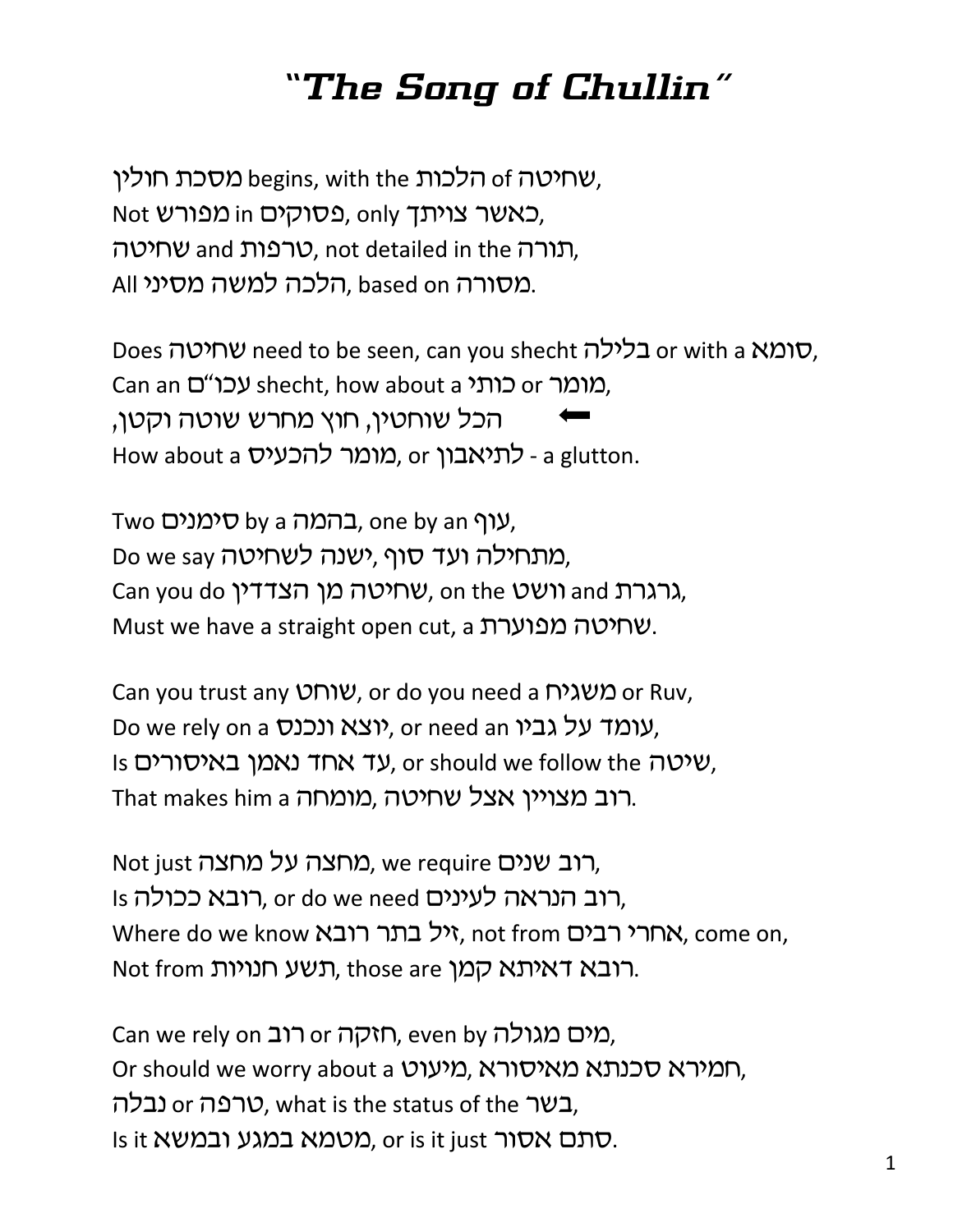Can a טרפה אינה חיה, ווער live, or ראי' a מפרכסת is ,השוחט את המסוכנת, The knife can't be בגום, can you שחט when you throw, How to be מוליך ומביא. to glide to and fro.

Is it a מומחה or ווא, that for שחיטה you will need, A קורמיות a zור, a קורמיות of reed, Must be במחובר, not תלוש, don't use it for hockin' סכין to show him the כבודו של חכם.

Is there קלערט די גמרא, שחיטה לעוף מן התורה, סתם מחשבת עכו"ם, לעבודה זרה, Besides the one ועוף by an שימן, another requirement for us ואידען, According to ר' יהודה, you must also cut the inf

ממול עורף is נאליקה, but for מאיטה, but for מאול We learnt **רית השחיטה רותח**, the place of the cut is hot, ליבו סכין, which one comes sooner, Sharpness before the heat, רוידודה קודם לליבונה.

The מליקה starts from the שדרה, but one thing is מליקה עם רוב בשר, מפרקת To cut the שהייה, דרסה, עיקור & חלדה, Let's הגרמה. שחיטה of טסולים the five הגרמה.

A delay or interruption, if the **VMW** pauses, Long enough for שהייה, כדי ביקור he causes, Pressing or  $\pi$ רסה, did he push too hard maybe, You can even use an איזמל, איזמל, והביא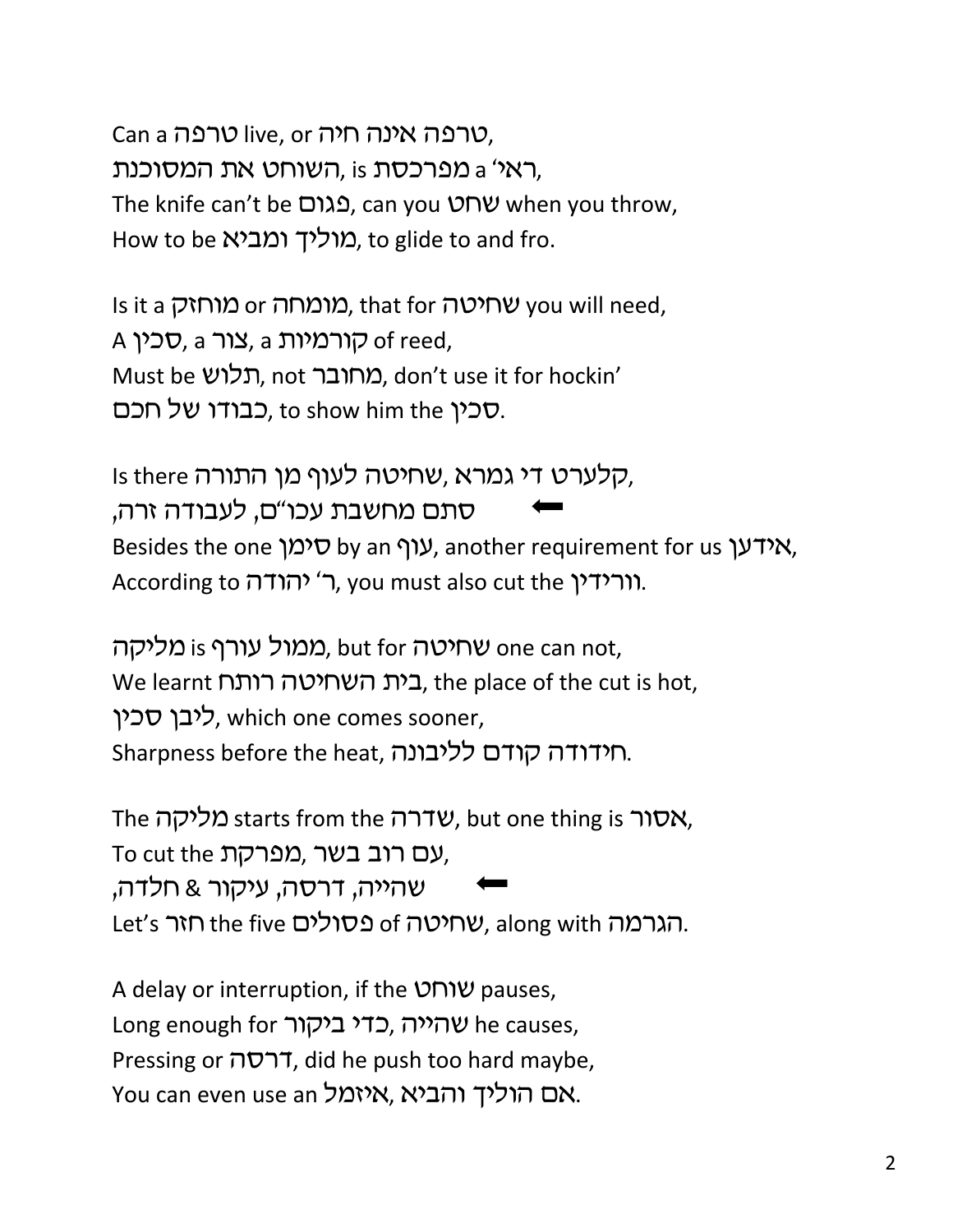One  $\mathcal{V}$  shechted properly, but the knife then moved under the other, Hiding or covering the יחלדה of כסול, the הא A dislocated pipe, his שחיטה has not been discharged, עיקור סמנים, if a עיהור שמנים, if a y

מנין לשחיטה שהיא מן הצואר, we take it for granted, שיפוי כובע or שיפוי, how far can you slant it, שחט והגרים, going too far is a bummer, Once you cut (or touch) the יראי, it is surely הגרמה.

'כל הכשר בעגלה, פסול בפרה, 'כל מקום שיש תקיעה, אין הבדלה, כל הכשר במליקה, פסול בשחיטה, כל מקום שיש מיאון, אין חליצה.

וכי יותן מים, which משקין, which וכי Does Does היבת הקודש or האבת האות), make something susceptible, A בשר the מכשיר, שחיטה in the כמשנה, is גם שחיטה מטהרת, נבילה מטומתה.

רומה, חולין, all with different levels of  $\nu$ ו $\nu$ , האוכל שלישי של חולין, שנעשו על טהרות התרומה, משנה touching רש, we learned in the משניות, Is חללים ישתה ,דם קילוח or דם שחיטה.

As we go through the *מסכתא*, a tremendous feat, So many Daffim and כללים, filled with so much meat, The only way to retain, this challenging  $\lambda$ מרא Is with עמלות and vx, and constant הארה,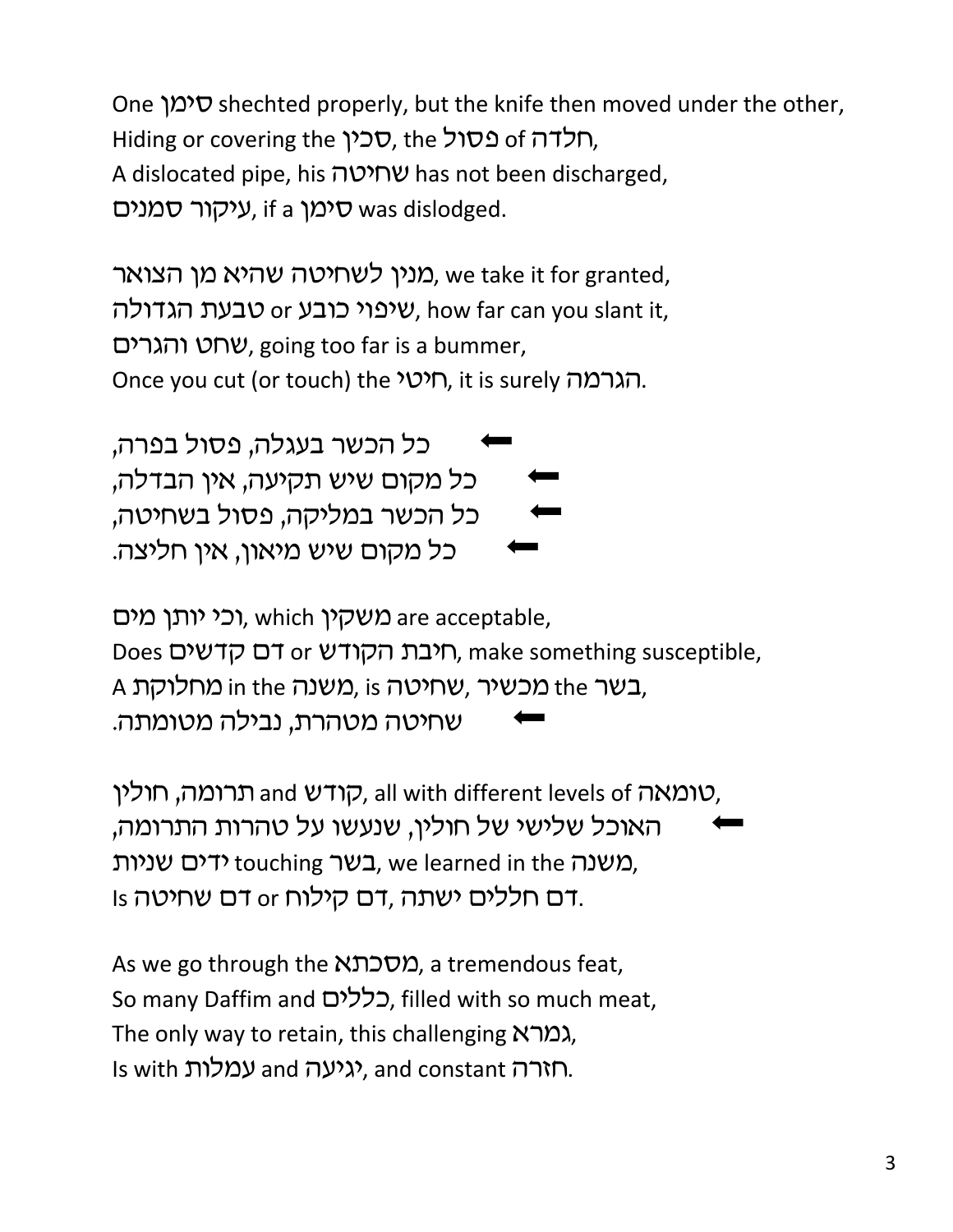The famous רבהמה, פרק, נקובת הוושט), a tiny hole with no disclaimer, A severed windpipe, הפסוקת הגרגרת A punctured inner stomach, נקובת הכרס.

ריאה שנקבה או שחסרה, a hole or a sliver, ניטל הכבד, a completely missing liver, ,uphry of the four stomachs, no way to save her, .קבה along with the ,בית הכוסות, המסס, כרס הפנימי

נשתברו רוב צלעותיה, there are no questions, ניקבו הדקין. a hole in the intestines, נפלה מן הגג), not a small matter, Or ניקבה המרה.), a pierced gallbladder.

A puncture of the brain, ניקב קרום של מוח, Cת הזאב, clawed by an animal with  $\Box$ , ניקב הלב. a puncture in the heart, נשברה השדרה. the cord broke apart.

'נקובה, ופסוקה, קרועה, ודרוסה, 'נפולה, ושבורה, נטולה, וחסורה, The eighteen *טרפ*ות of the *מ*שנה, now let's go a bit ווייטער, What about the four of בסגר, or the twhat about the tour of

בוקא דאטמא and, חרותה, גלודה, קרום שעלה, מחמת המכה, Exactly where it was cut, the גמרא had a שאילה, בהמה שנחתכו רגליה, מן הארכובה ולמעלה.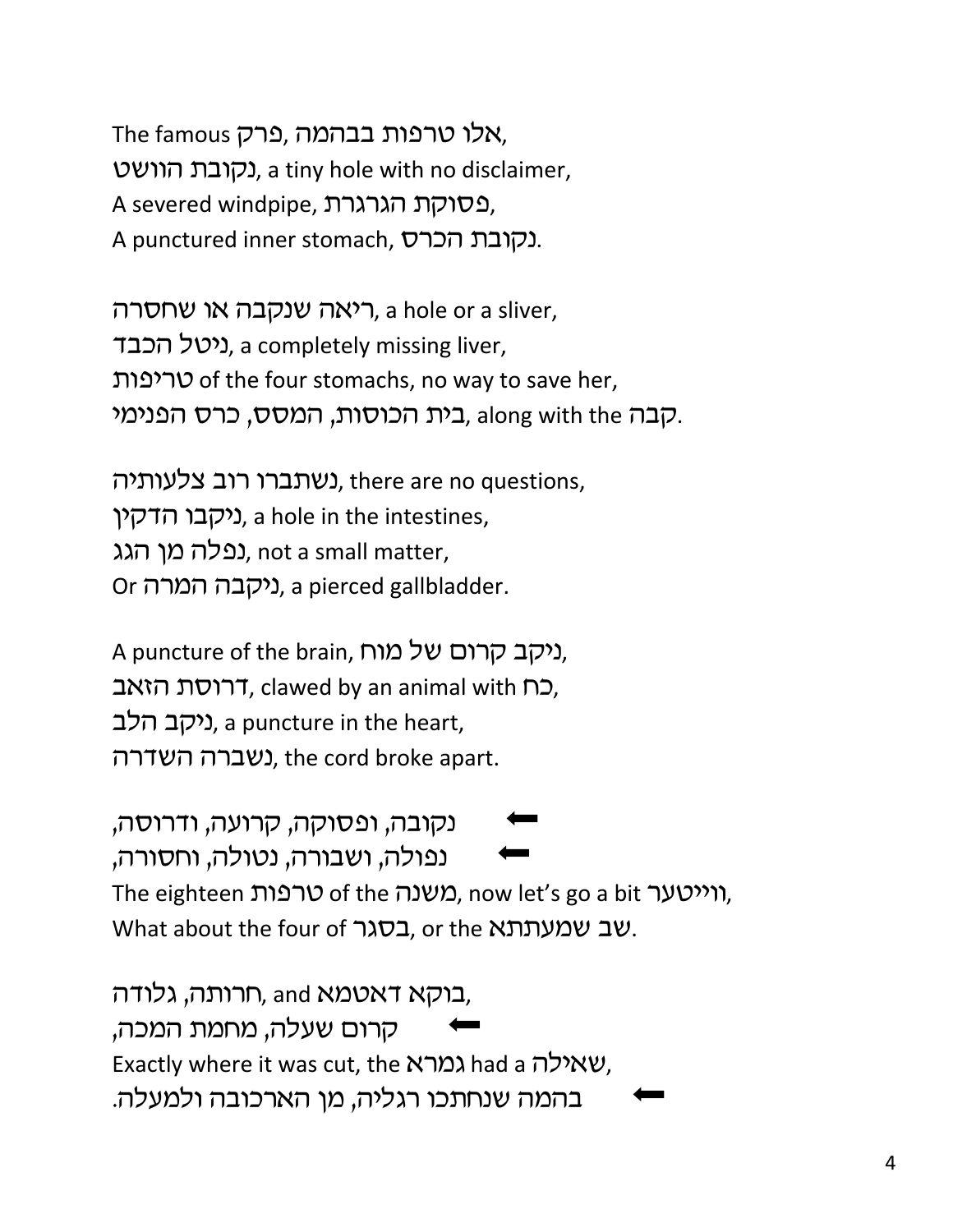סמנים שנדלדלו, לערנט די גמרא, ניטול הטחול, נעקרה צלע מעיקרה, חרב עוביה or רוב חללה, פסוקת הגרגרת " רוב גובהה or רוב היקיפה, גולגולת שנחבסה.

בועות הריאה, its אומא, and אונות, According to עד שתינקב לבית הסמפונות, ר׳ שמעון קרום של מוח, is it in the הרמא עילאה, Was it in the קדרה, or in the קרמא תתאה.

כרס הפנימי in the מחט שנמצאת בעובי בית הכוסות, Was it תוצד אחד or כאשני צדדים or מצד אחד), גלגולת שנחבסה, a skull that was crushed or beaten, A ריאה. that is נימוך, or אנשפך כקיתון.

Was it קורט דם, was there a העלתה צמחים, Was there the type of הרכות, that made it not glatt, A תרבץ הוושט in the תרבץ, the opening of the passageway, ,כמה חיסרון שבשדרה, how many missing vertebrae.

וב וזה גורם or do we say, כל היוצא מן הטרפה טרפה Is Our concern for a נפולה. A disease in the kidneys, לקתא בכוליא אחת Do we say טריפה אינה יולדת ומשבחת.

.its' tummy, ספק דרוסה - בדיקת בני מעיים, needs Nothing extra, כל יתר כנטול דמי סותם is חלב טהור, it will properly seal, תותב קרום ונקלף is חלב טמא, will easily peel.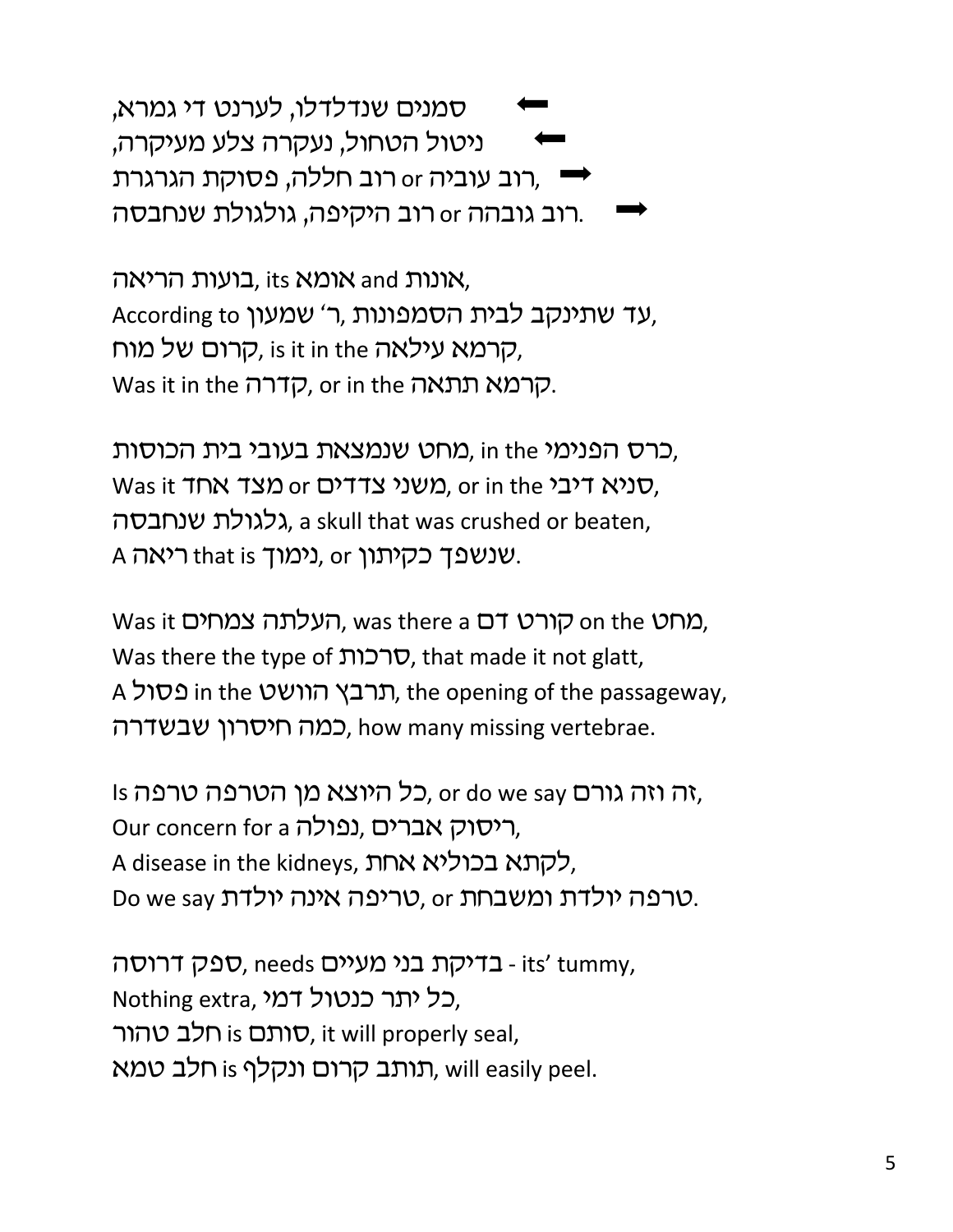Birds have additional *טרפ*ות, but the list is not  $\sigma$ יר, Cנגדו בעוף ,בהמות listed by הכמים What the אין לך אלא מה שמנו חכמים, don't add anything new, איו אומרים בטרפות, זו דומה לזו.

ניקבה הזפק), the *(י*קבה הזפק), the y צומת הגידין or the כשתברו גפיה, The list goes on, but before I really nitpick, How can we leave out the קורקבן, the הייליגער פיפיק,

Do we say *ומקיפין* and compare a previous hole to a new, A גיסטרא $i$  is a נבלה. as if it has been split in two, שמוטת רגל בעוף, what is causing it to be slowed, Is it severed or dislocated, that won't let the chicken cross the road.

Today we don't check for all the רבות, just ask the משגיח, We just check the ריאה and מיעוט המצוי they're a ,שכיח, and and Don't ask why by one שבר, while another ואבר, bon't ask why by one  $\Delta X$  it is  $\Delta Y$ , שהרי חותכה מכאן ומתה, חותכה מכאן וחיתה.

מעלה גרה and מפרסת פרסה ,סימני בהמה וחיה, אצבע יתירה and זפק, סימני עוף טהור, אין קרקבנו נקלף, they are אמא $\upsilon$  because, כל העוף הדורס, any bird that claws.

סימני חגבים, need ארבע כנפים, Besides four legs, two קרצולים, סמנים, קרנים וטפלים, סמנים of a יחיה - a deer, להגדיל תורה ויאדיר, דגים by סנפיר וקשקשת.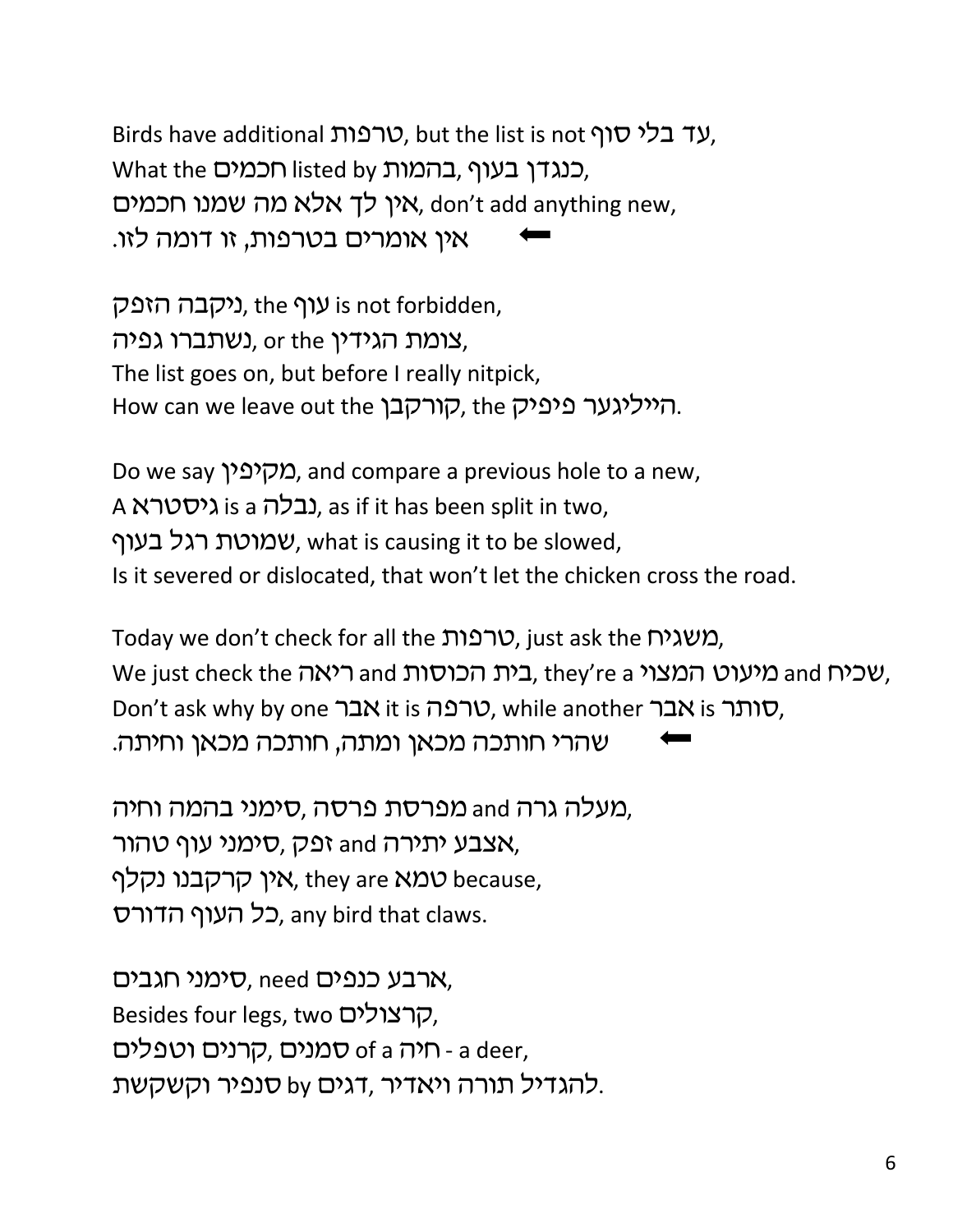שתי ראשיה כדין, may have, שתי ראשיה כדין, שתי ראשיה חדין or חלבון וחלמון מעורבין, סימני ביצים טהורה, with הלבון on the outside, , עגולגולת and הלמון with the inside.

בהמה המקשה, what is the status of the fetus, הוציא את ידו, what is the status of the limb that will greet us,  $N$ ובן פקועה a cעתיר be ברן פקועה, a בן ט Does טומאה בלועה. is it מיתה עושה ניפול.

This one was tough, I even went on to Google, To find a good rhyme, for רמדולדל, כל בבהמה, אתה תאכלו, ובשר בשדה טרפה, לא תאכלו.

A parent, a child, אותו ואת בנו, A כוי a ,כלאים by מחלוקת or a koy, Are we תוייש, when a הוששין לזרע האב Together with a doe, a deer, a female deer.

כי נפש כל בשר, כסוי הדם, 'ואנכי עפר ואפר, בזכות פון אברהם, Does not apply to הדשים, because they still need a יריקה, שחיטה שאינה ראויה (לויט ר' שמעון), לא שמה שחיטה.

כסוי הדם, וכסהו בעפר, ובל ובחול הדק, nothing rougher, אפילו מקצת דמו, כסהו הרוח, עפר תיחוח in למטה ולמעלה.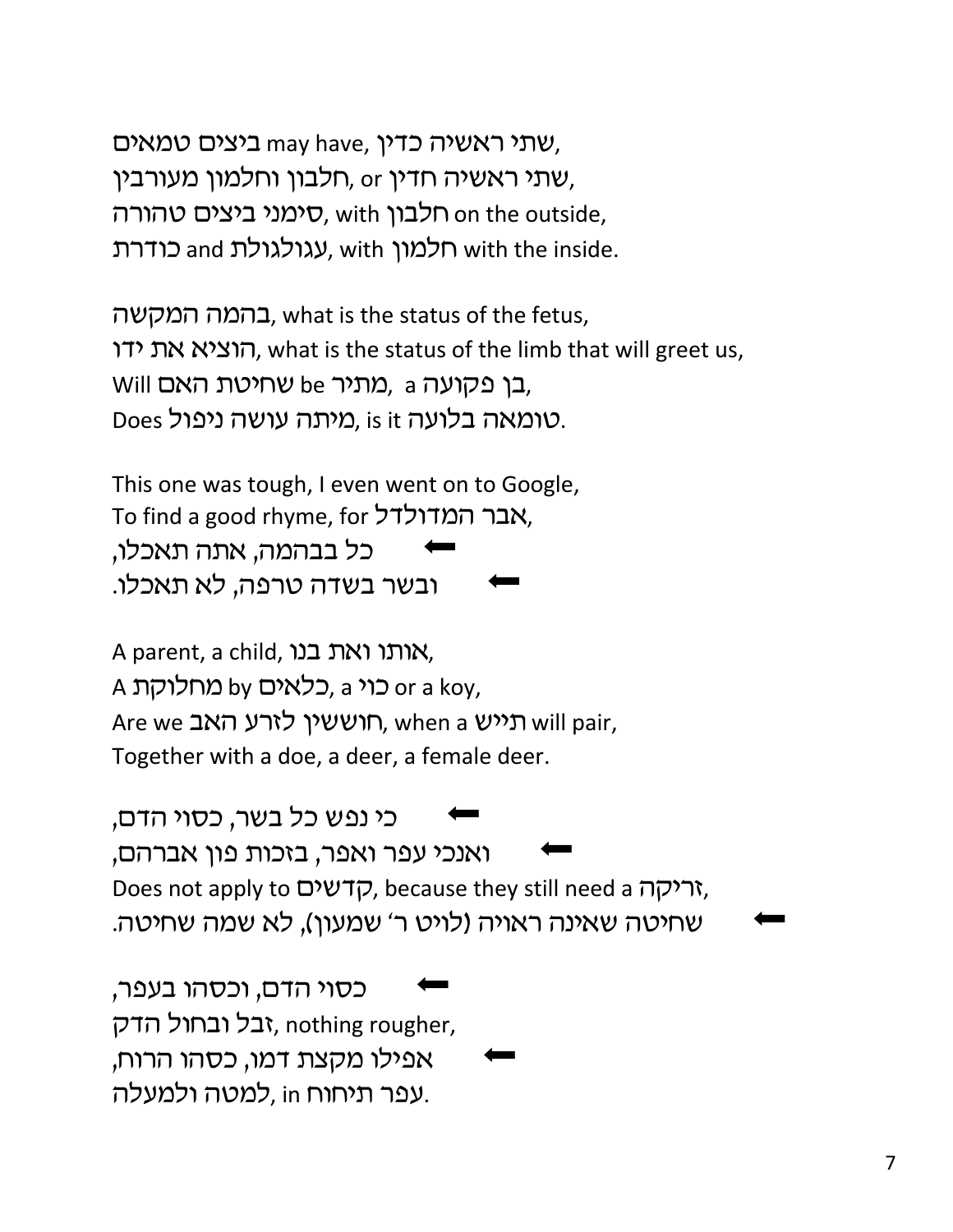בהמה by a נוהג only, אותו ואת בנו, So too with הרוע לחיים, מתנות כהונה and the הרוע בהמה a only by a רויות, not from the חיות, nof the herd, But the כסוי הדם of כאוה, only by a ריה or a bird.

גיד הנשה, כסוי הדם, אותו ואת בנו, והג בארץ, ובחוץ לארץ, בפני הבית, ושלא, Are Regarding חולין ובמוקדשין, they are not all the same, Not by שילוח הקן and ראשית הגז, זרוע לחיים.

ריך היומנת, the left side may be רשר, על כן לא יאכלו בני ישראל, את הגיד הנשה, Is it נוהג בשליל, but does it have the ה, To be רל on סאיסורו בבני נח, איסור קדשים.

Is it the הנוקנות, or the חיצון, or the ה Each הלכות שונות, unique, each with הלכות שונות, כיסוי הדם by רב, by כיסוי הדם, by כא Is the גיד נותן טעם is the גיד נותן.

It took quite a long time, to finally get here, Common איסור והתר, יורה דעה 6t שאלות, בשר בחלב, מאכלות אסורות, Mixups and mishaps, הלכות תערובות.

A בולע or כולט, a כביצה, אפשר לסוחטו, חלב מפעפע, נותן טעם and קדרות, how was it בליעות, The taste was absorbed, but was it לפגם or כשבח.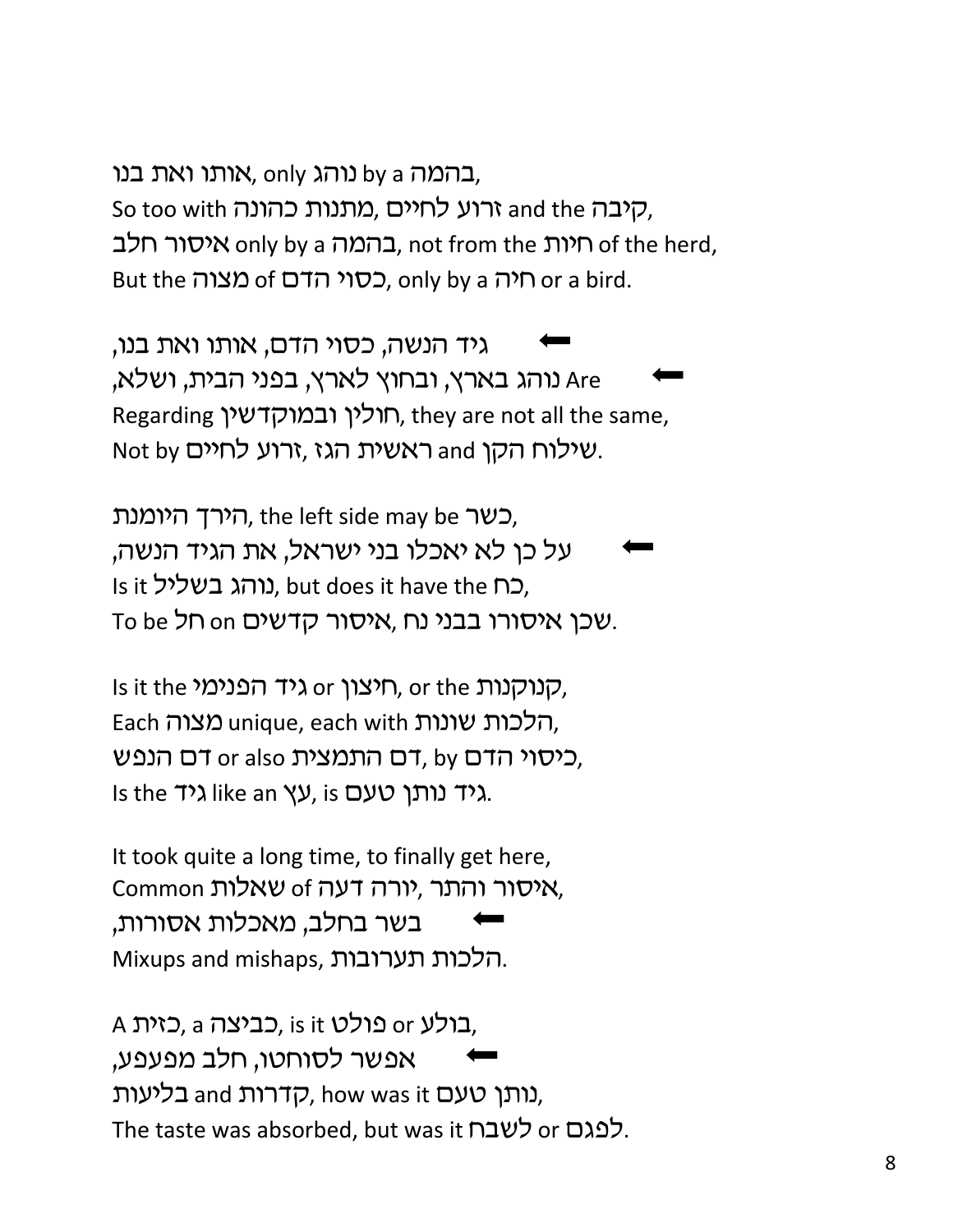Was it  $\Box$  or צונן, was it צונן, was it y שנו Was it ט׳ט בר נ״ט, was it נ"ט בר נ Is איסור חל על איסור is מוסיף or איסור כולל, Is טעם כעיקר is טעם דאורייתא.

Cooked or roasted, ריח or הא Do we say by salting, הרי הוא כרותח, How to Kasher the CND or the liver, does החתיכה נעשה נבילה, במאה or בטל בששים, can you check with a הפילא.

חידוש נורא a בשר בחלב, דרך בישולו, אסרה תורה, מדיח, קינוח ,בשר and גבינה, דוחקא דסכינא, סכין on the שמנונית.

, סיני at משה was said to כמשה, סלק את מינו do we say ,כ*ו*ין ודבר אחר, לא תבשל גדי, the third time makes it official, בישול and now also בהנאה, אסור באכילה.

The הישם, left a lasting גניבת דעת, Like the הלב הגיד, that was תלב הגיד she the the The הבשר שנתעלם מן העין and ,אבר מין החי נטילת ידים and מים אחרונים.

העור, והרוטב, זרעים  $\&$  אילנות, קיפה, אלל, גידין & עצמות, הנוגע בציב, a piece small or narrow, All types of קוליות, bones with marrow.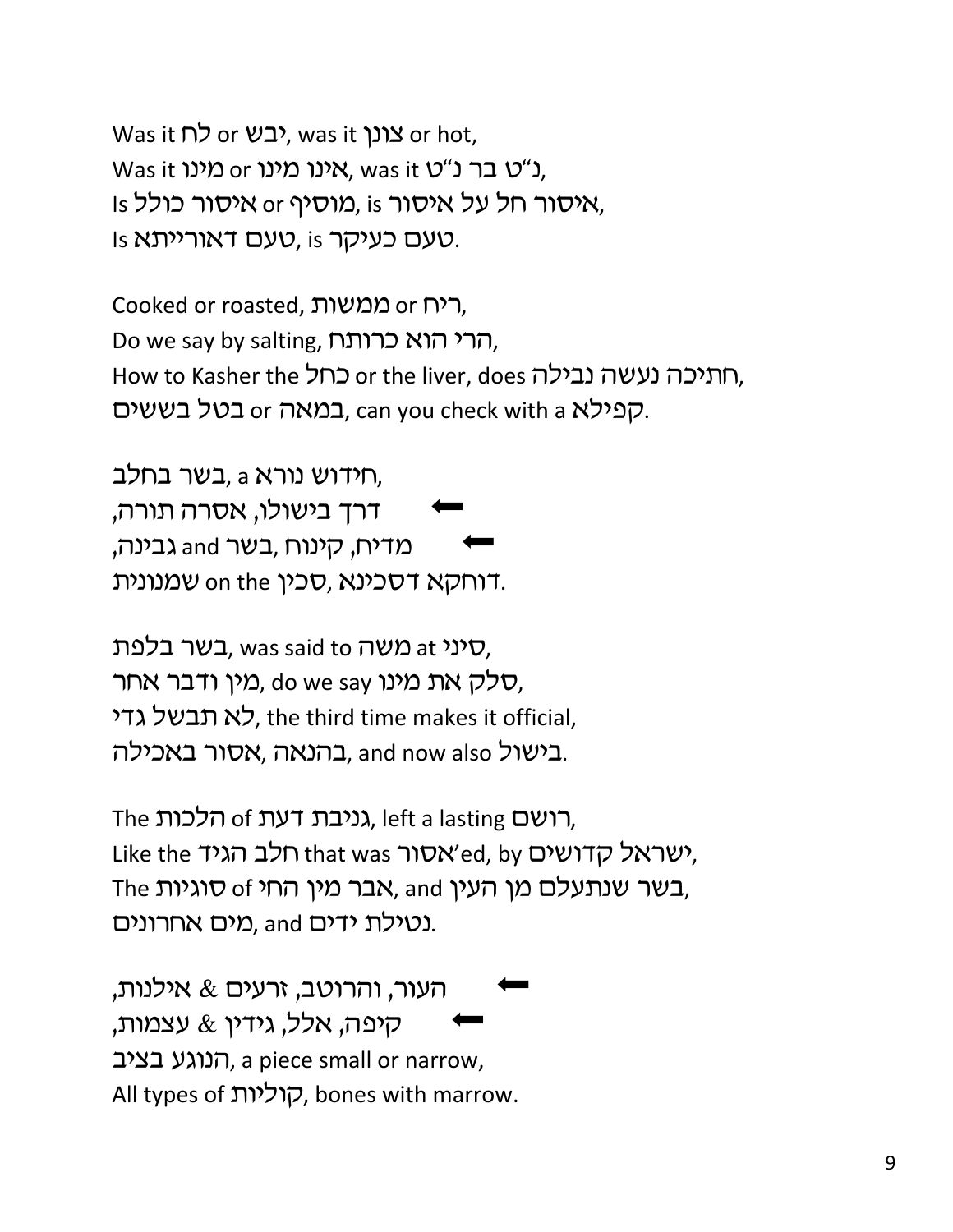שומרים, not by טומאה קלה, A על כל זרע זרוע, אוכלין by (על כל א For להכניס ולהוציא, פסוקים we have A מכניס ומוציא and is מצרף is שומר.

A בריה a כזית, is it בריה, a כזית), Is it אסור ווא regenerate will, מעלה ארוכה, רבור is an attachment, but can you pull it with a tweezer, Can you get enough of a grip, to make it MMM.

עשרים וארבע מתנות כהונה ,זרוע והלחיים, עשר במקדש, עשר בגבולים, ארבע בירושלים, The לחיים, with the לחיים, and also the היבה, to roast it, to spice it with flavor.

ראשית הגז of sheep, the first of your fleece, צאנך ולא של שותפים, not when you rent or you lease, חמש or חמש), what is the count, משקל חמש סלעים, what is the amount.

כי יקרא קן ציפור, send away the DN, שילוח הקן אין לך מצוה קלה, like שילוח שלח תשלח, אפילו מאה פעמים, Make sure not to be נוטל, נוטל, הבנים

פרט למזומן. can't know it was coming, למען ייטב לך, והארכת ימים, May the learning of שילוח הקן which is מדת רחמנות, Be a לגדל בנים ובנות. for us and our children זכות